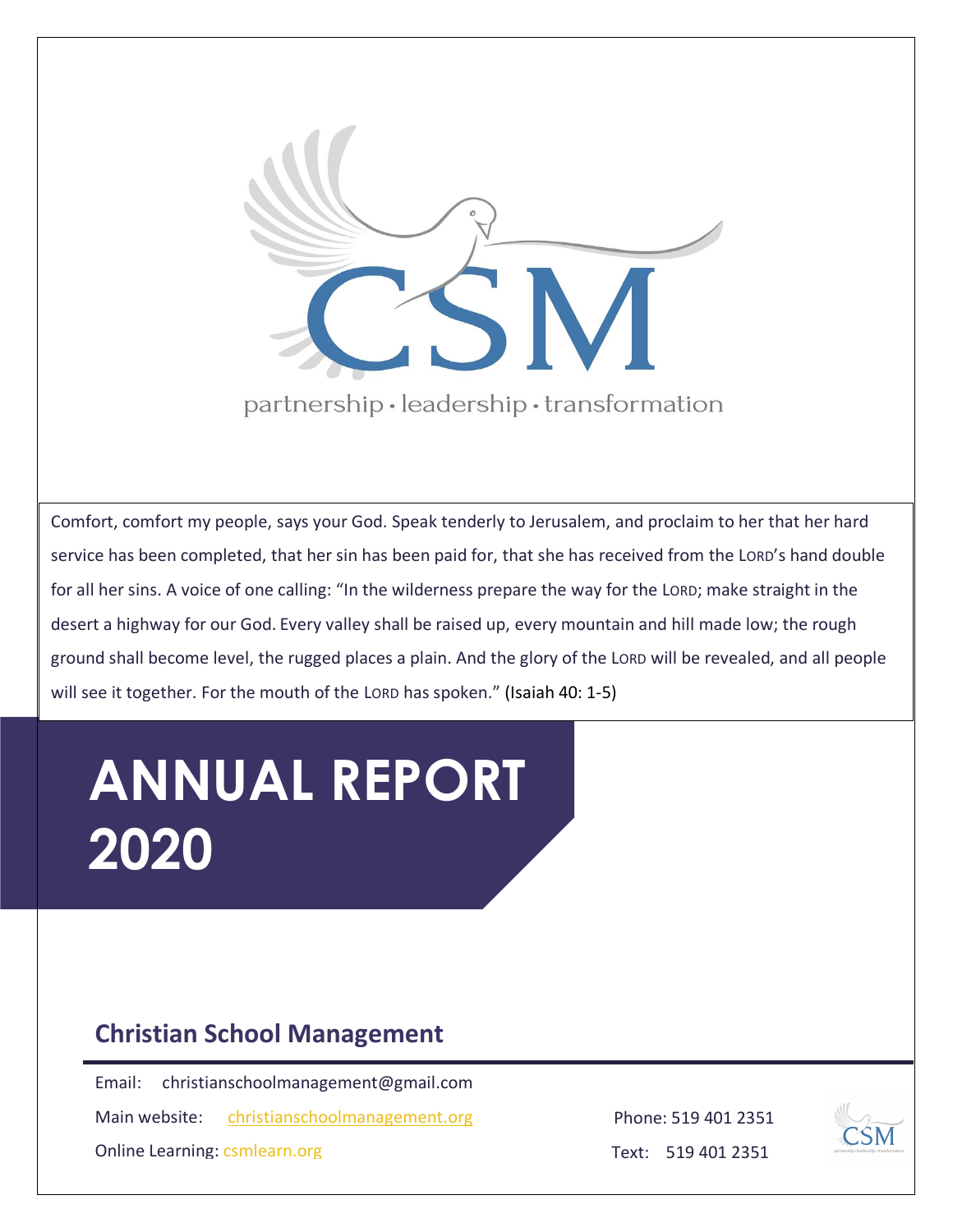## **TABLE OF CONTENTS**

| Financial Summary <u>New York: New York: New York: New York: New York: New York: New York: New York: New York: New York: New York: New York: New York: New York: New York: New York: New York: New York: New York: New York: New</u> |    |  |
|--------------------------------------------------------------------------------------------------------------------------------------------------------------------------------------------------------------------------------------|----|--|
|                                                                                                                                                                                                                                      |    |  |
|                                                                                                                                                                                                                                      |    |  |
|                                                                                                                                                                                                                                      |    |  |
|                                                                                                                                                                                                                                      | -8 |  |
|                                                                                                                                                                                                                                      |    |  |
|                                                                                                                                                                                                                                      | 10 |  |
|                                                                                                                                                                                                                                      |    |  |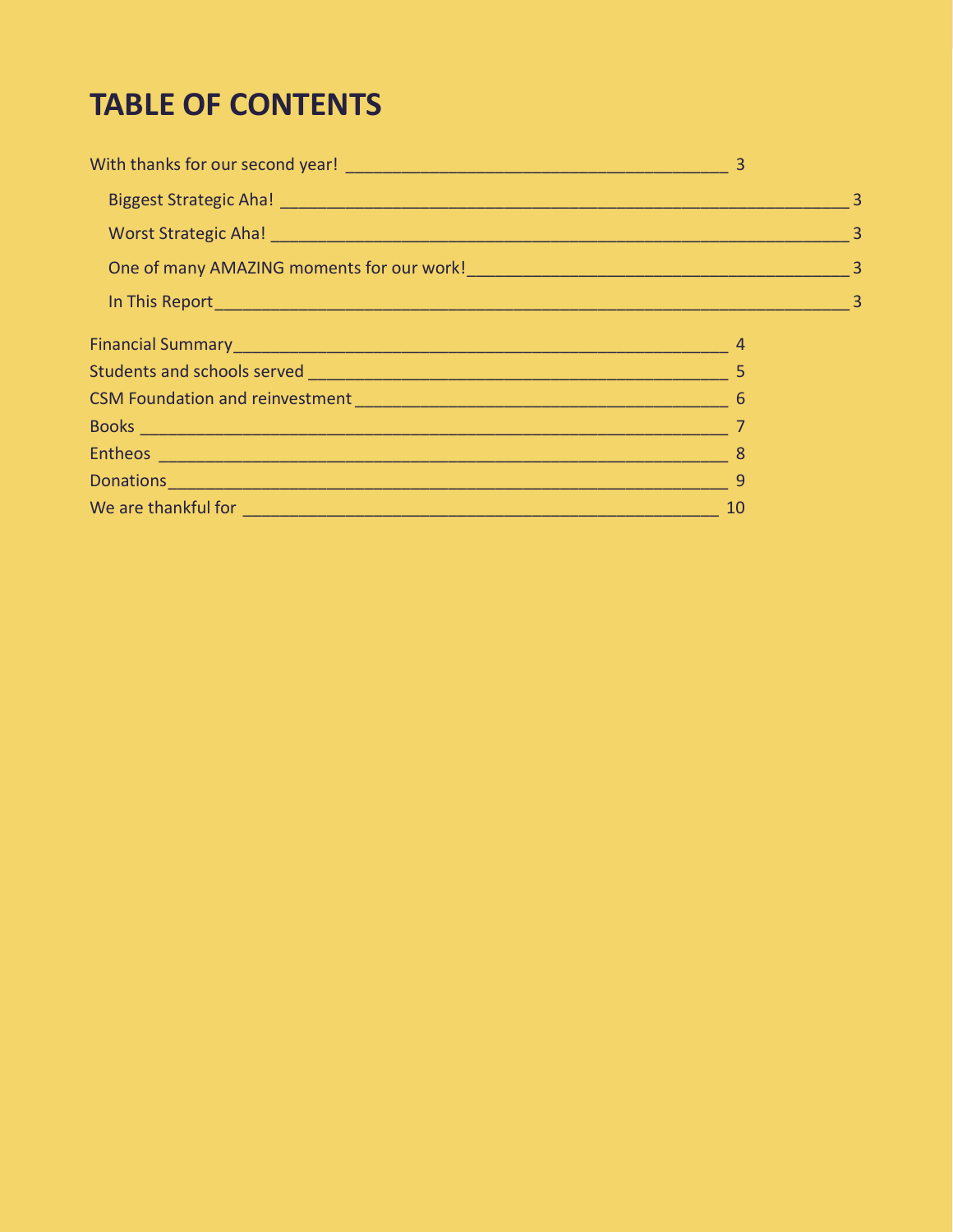### <span id="page-2-0"></span>**WITH THANKS EVEN IN THE YEAR OF COVID!**

#### <span id="page-2-1"></span>**Biggest Strategic Aha!**

Not consulting for much of 2020 meant that distance learning (and our new csmlearn.org website) and online advice and counsel became the norm. We delivered online consulting in the areas of Strategic Management Structure, Mission Revision, and Executive Coaching for Principals, Philanthropy Leaders, Business Managers. We developed online courses to add to Trustee Training – Principal Training/Certification, Student Led Teacher-Parent Conferences and more.

#### <span id="page-2-2"></span>**Worst Strategic Aha!**

The world God gave us dominion over is not a world we 'own'. We are still stewards only and need greater humility even as we live more privileged lives than ever. One virus has disrupted our entire civilization. And there are  $10^{31}$  virus particles in the oceans alone! That doesn't make us helpless but it should make us recognize that "I am nothing but dust and ashes". (Gen. 18: 27)

#### <span id="page-2-3"></span>**One of many AMAZING moments for our work!**

"Everyone is encouraged and energized  $-$  it's the shot in the arm we need."

*We served Christian schools representing over 5,000 students this year. Partnership makes every school better.* 

#### <span id="page-2-4"></span>**In This Report**

We continued to move ahead in our desire to impact the Christian School Movement. I hope you will flip through this report to see what our efforts under grace have accomplished.

**Simon Jeynes Executive Director Christmas 2020**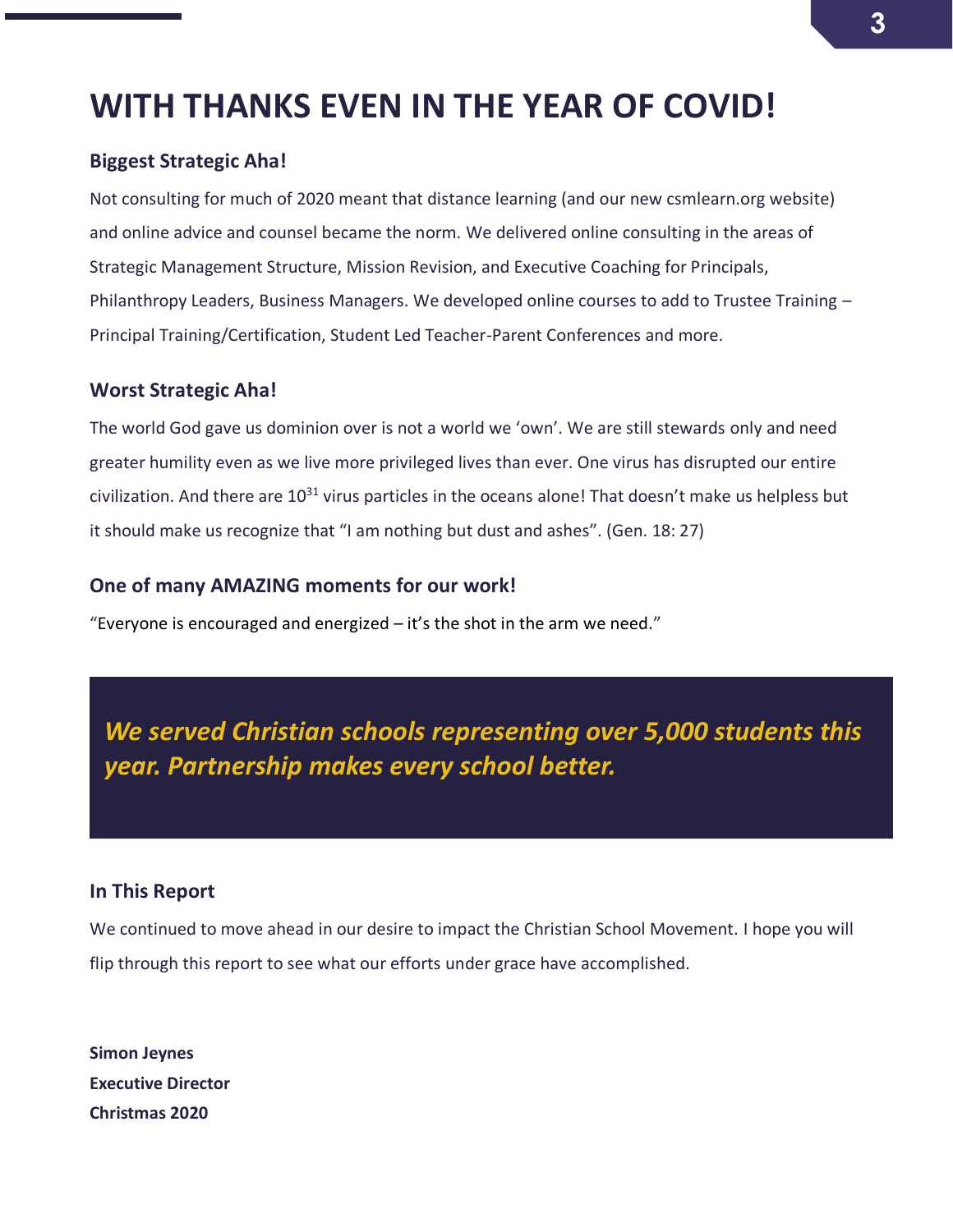## <span id="page-3-0"></span>**FINANCIAL SUMMARY**

CSM income is derived from four sources – working (consulting) with schools; income from our members (THANK YOU) who are a great encouragement; from our products; from donations - yes, we are a 501(c)3. Along with many of our schools, we struggled with income. Good management ensured we stayed afloat and continued to move forward. We are grateful.



Our expenditures are pretty simple too.

Of consulting revenue, 70% goes to our consultants. We typically have two on each consult so they earn 35% each. Of the rest of the revenue, 20% goes to the website, insurance, training, professional development, pro bono work, financial management, management of the organization. 10% is placed in the CSM Foundation for further investment.

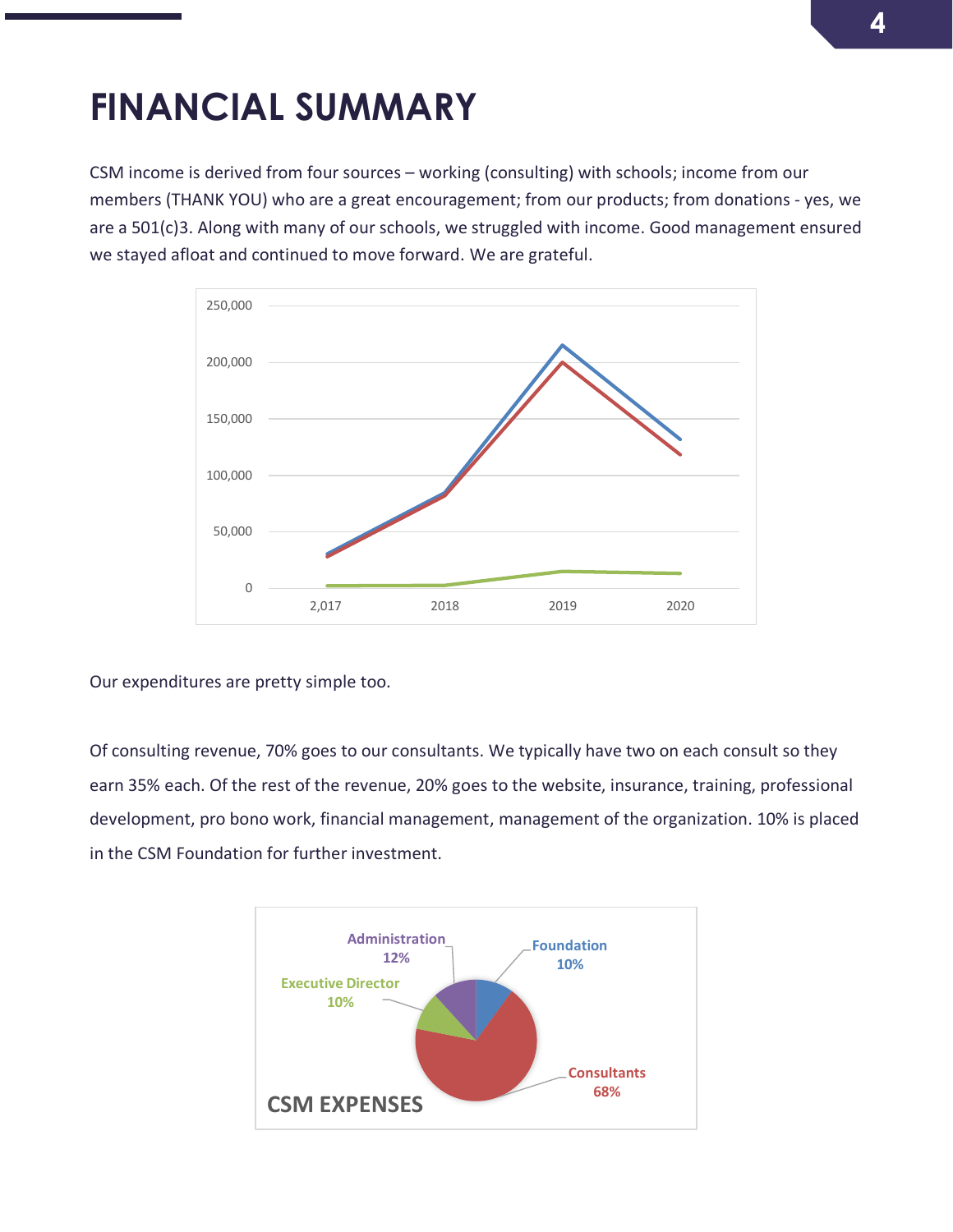### <span id="page-4-0"></span>**STUDENTS AND SCHOOLS SERVED**

CSM continued its prime mission of helping Christian schools stay open and thrive so that they could serve an increasing number of children. Fundamental to each school are these questions:

- What is Christian, unique, compelling in the marketplace, about my school?
- Where do I have empty seats and which children are supposed to sit in them?
- In what ways does God want my school to be prosperous on behalf of children?
- How does the Board operate strategically / successfully to serve their Principal/Head of School?
- Is our mission being delivered to our children at a level of excellence?

Our first metric for success is students served – we served 6 schools of less than 100 students, supporting them as they grow from their small beginnings:



Our second metric is the number of schools/districts served and we served one more school in 2020 than in 2019 due to an increase particularly in Executive Coaching:



We are awed and excited by the progress we are making and the impact we have.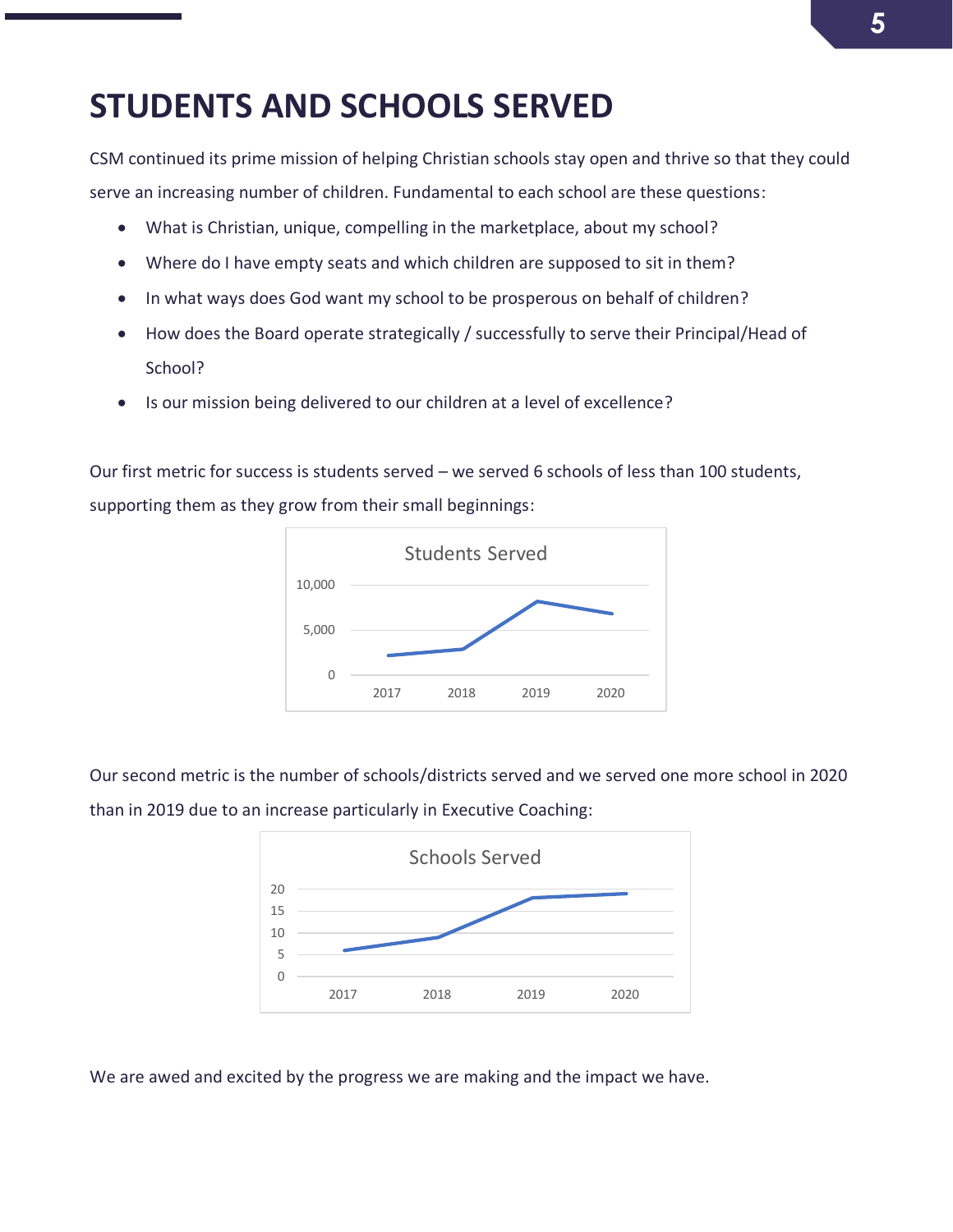## <span id="page-5-0"></span>**CSM FOUNDATION AND REINVESTMENT**

The CSM Board decided to invest a portion of the Foundation funds this year into a new website = csmlearn.org As COVID impacted our direct on-site work with schools, we pivoted as our schools did to a greater understanding of online learning. We discovered that we could offer very particular services at a greatly reduced cost. At the same time, we found there were services that could not be offered without the personal / professional interaction that face-to-face brings.

We have now created 12 courses ranging from three to over a hundred lessons and from as little as \$14.97 to \$999 in cost. Importantly, we can now offer our Transformation Leadership Academy online and asynchronously. For those who are in the beginnings of school leadership, this Principal certification, based on hundreds of years of research and founded on Scripture, is a dramatic way to jump expertise and understanding to transform their schools.



*"Working with CSM results in reinvestment in the Christian School Movement"*

CSM Foundation Purpose The Christian School Management Association Endowment comes from tithing all income and shall serve three purposes:

- 1. To provide opportunities for Christian school leaders at any level to access Christian School Management services for leadership training by applying for grants to cover fees (but not personal expenses)
- 2. To provide opportunities for Christian schools to access Christian School Management consulting services by applying for grants to cover up to 50% of consulting costs
- 3. To finance and/or help finance research projects initiated by Christian School Management or carried out by 3<sup>rd</sup> party companies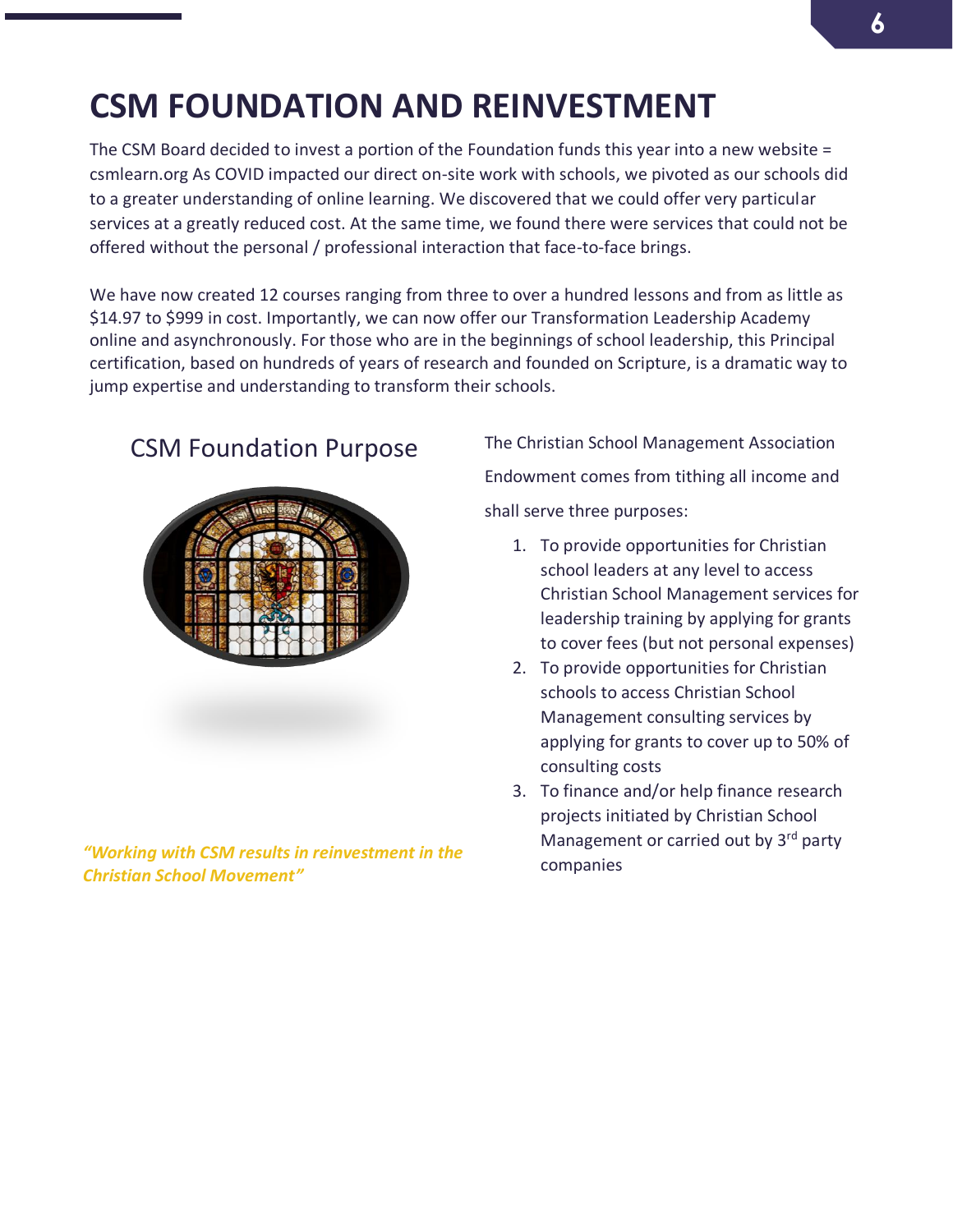**STEWARDS**  $\overline{O}$  F RANSFORMATION



#### ENROLLMENT **CHRISTIAN SCHOOL**

## <span id="page-6-0"></span>**CSM BOOKS**

CSM provides practical, Scripture infused, research solid, advice and counsel. There is remarkably little in the marketplace that isn't secular, not practical enough, or out of date. Given the 16,000+ schools that are out there, it is surprising that there is not a library for Christian school leaders to access. But there isn't.

2020 Enrollment and the Christian School: Extending God's Kingdom This brand new book provides Christian school leaders with an understanding of what it means to fill every seat from a Christian point of view, what putting the word Christian in front of marketing really means,

and how to engage the whole community in both enrollment and re-enrollment.



THE CSM<br>DEVOTIONAL FOR<br>CHRISTIAN<br>SCHOOL LEADERS

#### 2017 A Call to Authentic Christian School Trusteeship: a Handbook for Christian School Trustees

This practical handbook combines research, Biblical insight, and how-tos in a readable 134 pages good for reading through or dipping into. The beauty of this book is that it is actually readable! For Trustee PD!

2018 Stewards of Transformation: The Board President / Head of School Partnership in Christian Schools

The most important strategic partnership in the school is that between the Principal/HOS and the Board President. If that relationship goes well, then it is very likely that the relationship between the Board and the Principal/HOS will go well and the school will be healthy. This is a series of short, easy to read, chapters with plenty of practical application, and a great gift for the BP!

#### 2019 The CSM Devotional for Christian School Leaders: A Journey of Challenge, Comfort, and Transformation



This devotional is the only one in the marketplace for our leaders. Remarkable! It is a collaboration between an Evangelical, a Catholic, and an Episcopalian. Only the Gospels and the Psalms are referenced since this is intended as a Jesus centered devotion. It speaks to the heart of the issues that many of our leaders face. Buy one for your favorite Christian school leader!

For 2021, CSM has its 5th book already at the editor's. This will be a one-of-its-kind in the marketplace and is called: The Stewardship of Sacred Time – Scheduling for Christian School Students.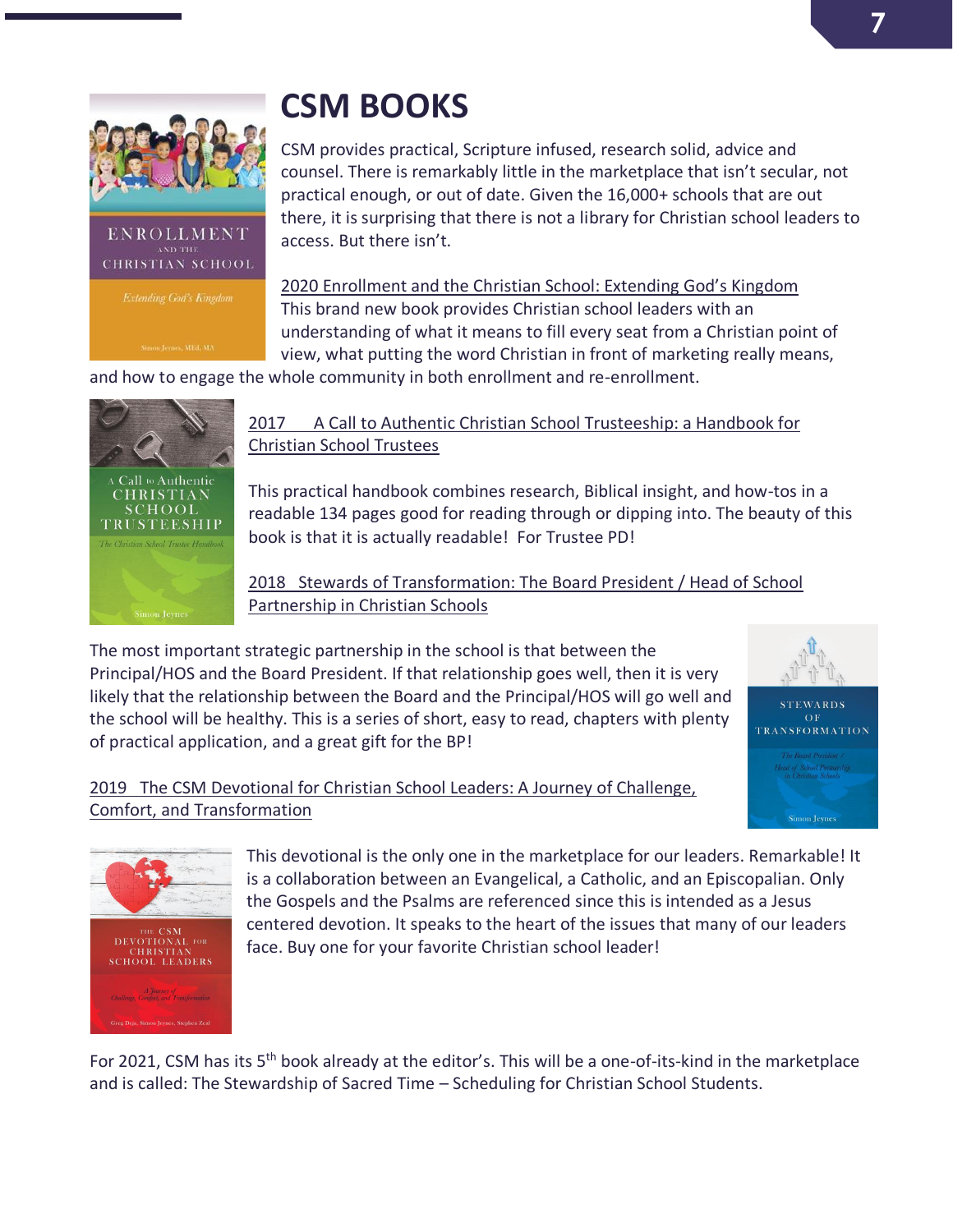## <span id="page-7-0"></span>**ENTHEOS**

CSM's advice and counsel letter began in February of 2018. Active readership has steadily increased from less than a 100 that first year to over 500 a week today.

|      |      |      |      |      | Week One Week Two Neek Thre Week Four Week Five | Total | Average |
|------|------|------|------|------|-------------------------------------------------|-------|---------|
| 2018 | 2227 | 2071 | 2161 | 2249 | 928                                             | 9318  | 2.077   |
| 2019 | 3711 | 3931 | 3777 | 3723 | 1634                                            | 16452 | 3.735   |
| 2020 | 4911 | 4612 | 4503 | 4666 | 1623                                            | 19992 | 4.614   |

By the end of 2020, CSM has published 150 articles (don't forget the four books!) in 11 categories:

- Principal/School Board
- Enrollment Leaders
- Academic Leaders
- Philanthropy Leaders
- Finance Leaders
- Schedule Leaders
- Academics Leaders
- Leadership Practices
- Marketing Leaders
- Facilities Leaders
- Faculty Leaders



We now distribute to over 1900 school leaders across the United States and Canada. We even have a few from overseas: Australia, the Czech Republic, Bahamas, United Kingdom, Indonesia, China, Honduras, France.

For our members, there are now over 170 articles online in the above topics. More are put there literally every month.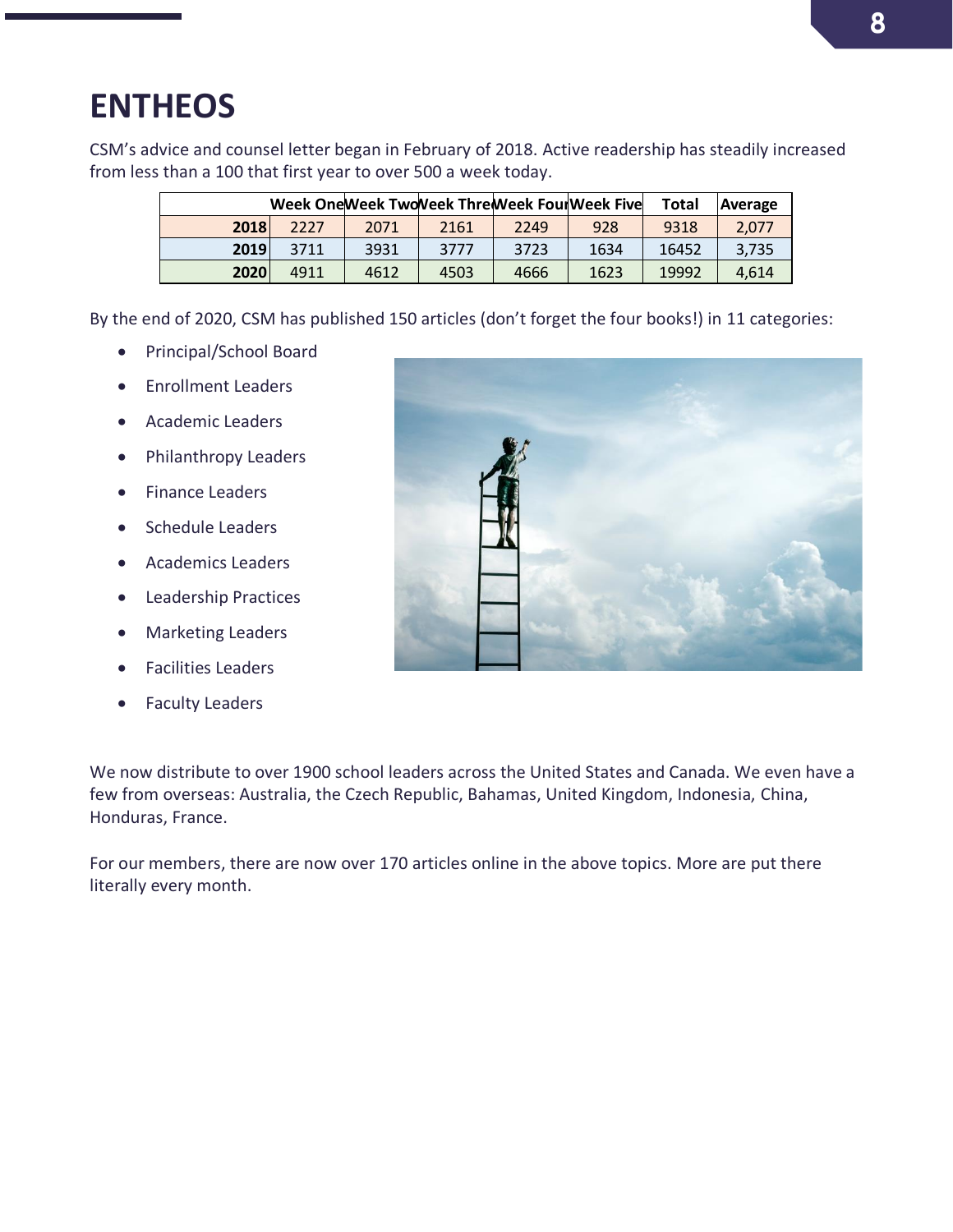## <span id="page-8-0"></span>**DONATIONS**

We are very grateful to all those who have donated to CSM in this past year. Know that we steward your money with care:

- CSM is a  $501(c)3$
- We file a 1099 each year
- The report shows where our money is spent
- Donations help us with everyday costs
- This year we had one special donation that will help us publish our next book: Enrollment and the Christian School

We are helping to roll back the waves of despair and



hopelessness. Every donation is not just a monetary bulwark for urgent action but a statement of partnership as we come together to drive the Christian School Movement forward.

*4 I always thank my God for you because of his grace given you in Christ Jesus. <sup>5</sup> For in him you have been enriched in every way—with all kinds of speech and with all knowledge— <sup>6</sup>God thus confirming our testimony about Christ among you. <sup>7</sup> Therefore you do not lack any spiritual gift as you eagerly wait for our Lord Jesus Christ to be revealed. <sup>8</sup>He will also keep you firm to the end, so that you will be blameless on the day of our Lord Jesus Christ. <sup>9</sup>God is faithful, who has called you into fellowship with his Son, Jesus Christ our Lord. (1 Corinthians 1: 4-9 NIV)*

# **We Ask For Your Prayers**

- That we might become better and better known in order to benefit thousands more children and extend the Kingdom
- That Christian school leaders might be drawn to Transformation Academy and the training that will provide for their chosen vocations
- That CSM consultants might serve their schools with Godly wisdom and humility
- That Christian organizations might be drawn together to serve the Lord through our Christian schools in unity of purpose and will
- That donors might support CSM's efforts
- That we might continue to understand that all we have comes from the Redeemer and Sustainer of our faith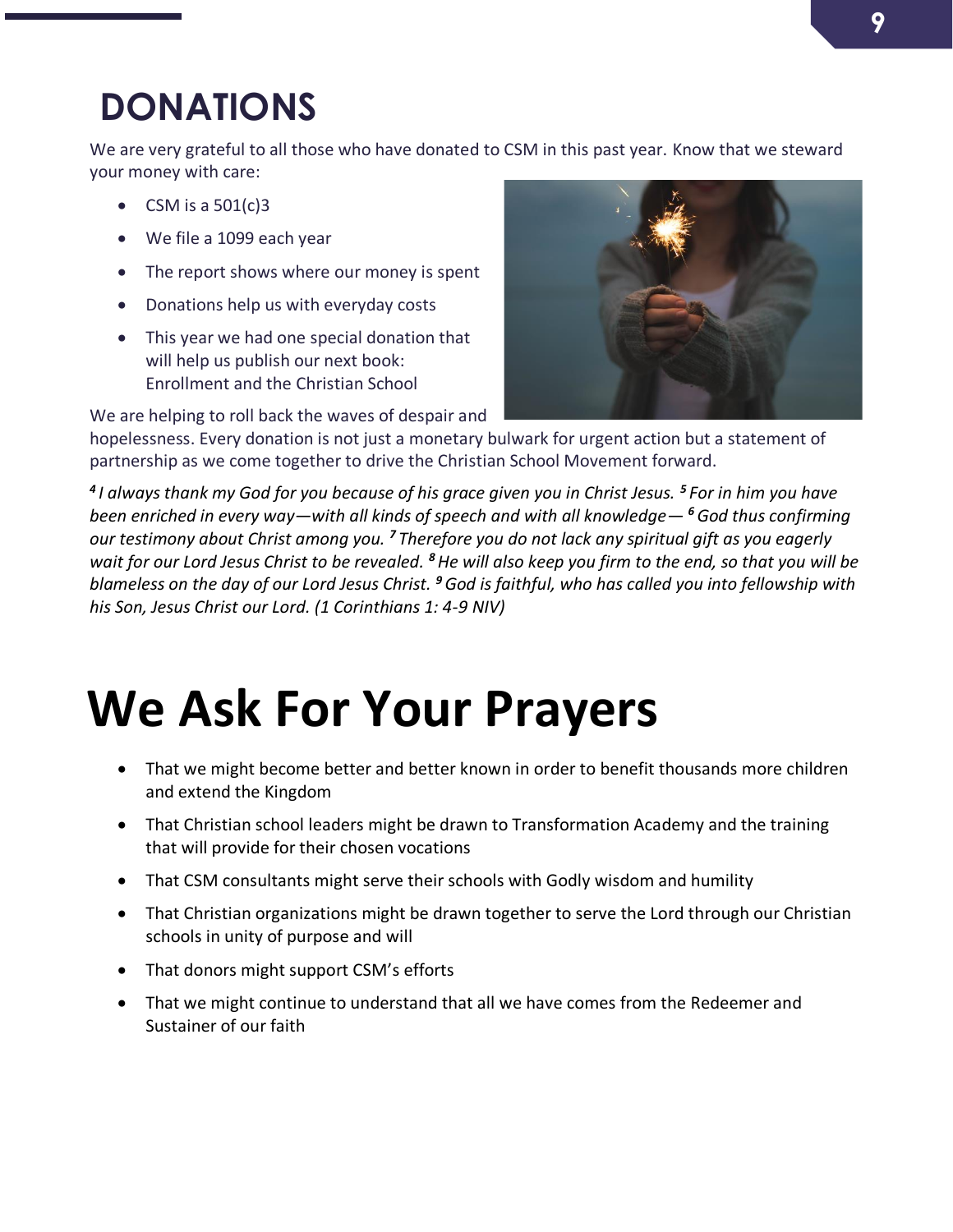## <span id="page-9-0"></span>**WE ARE THANKFUL FOR**

#### Our CSM Board of Trustees:

Bonnie Swan, Wilmington, DE Bill Simmer, Wilmington, DE Greg Deja, Grand Rapids, MI Tom DeJonge, Grand Rapids, MI

#### Our CSM Consultants:

Bill Simmer, Wilmington, DE Cade Lambert, Des Moines, IA Jim Primus, Grand Rapids, MI Patrick Carlove, Carrolton, TX Simon Jeynes, Ridgetown, Ontario Stephen Zeal, The Woodlands, TX Tom DeJonge, Grand Rapids, MI



#### Our CSM Members:

United Faith Christian Academy; Lancaster Bible College; Three Rivers Christian School; Billings Christian School; Gloria Deo Academy; Bethany Christian School; Rainier Christian School; Seattle Classical Christian; Algoma Christian School; Hope Academy; Providence: A Christian Montessori Community; Scecina Memorial High School; Summit Christian School; Portsmouth Abbey School; Bishop Noland Episcopal Day School; The Bear Creek School; Catholic Central High School; Granville Christian Academy; Heritage Christian School Legacy Christian Academy; Wilmington Christian

School; Conestoga Christian School; Mid Vermont Christian School; Northern Michigan Christian School; Grand Rapids Catholic Central High School; Phil-Mont Christian Academy; Milpitas Christian School; Gateway Christian Schools; Bethany Christian School; Fredericksburg Christian School Rainier Christian School; King's Way Christian Schools; Calvary Christian School; Oakland Christian School; Grace Christian School, Vermont; Cedar Valley Christian School; The Frankfort Christian Academy; West Michigan Christian Schools, Michigan; True Foundation Christian Learning Center; Southwest Chicago Christian School; Denver Christian School; Marshalltown Christian School; Lake Center Christian School; Christian Heritage School; Samuel School; Lancaster County Christian School; Houghton Academy; Christian Heritage School; Regents Academy; Christian Montessori Center; Sunbury Christian Academy; Kalamazoo Christian School; Dayspring Christian Academy; Milpitas Christian School; Calvary Christian Academy; Washtenaw Christian School; The Potter's House; Casper Christian School; Leadership Christian Academy; Faith Heritage School; King's Way Christian Schools; Grand Rapids Christian School; Lighthouse Christian School; Resurrection